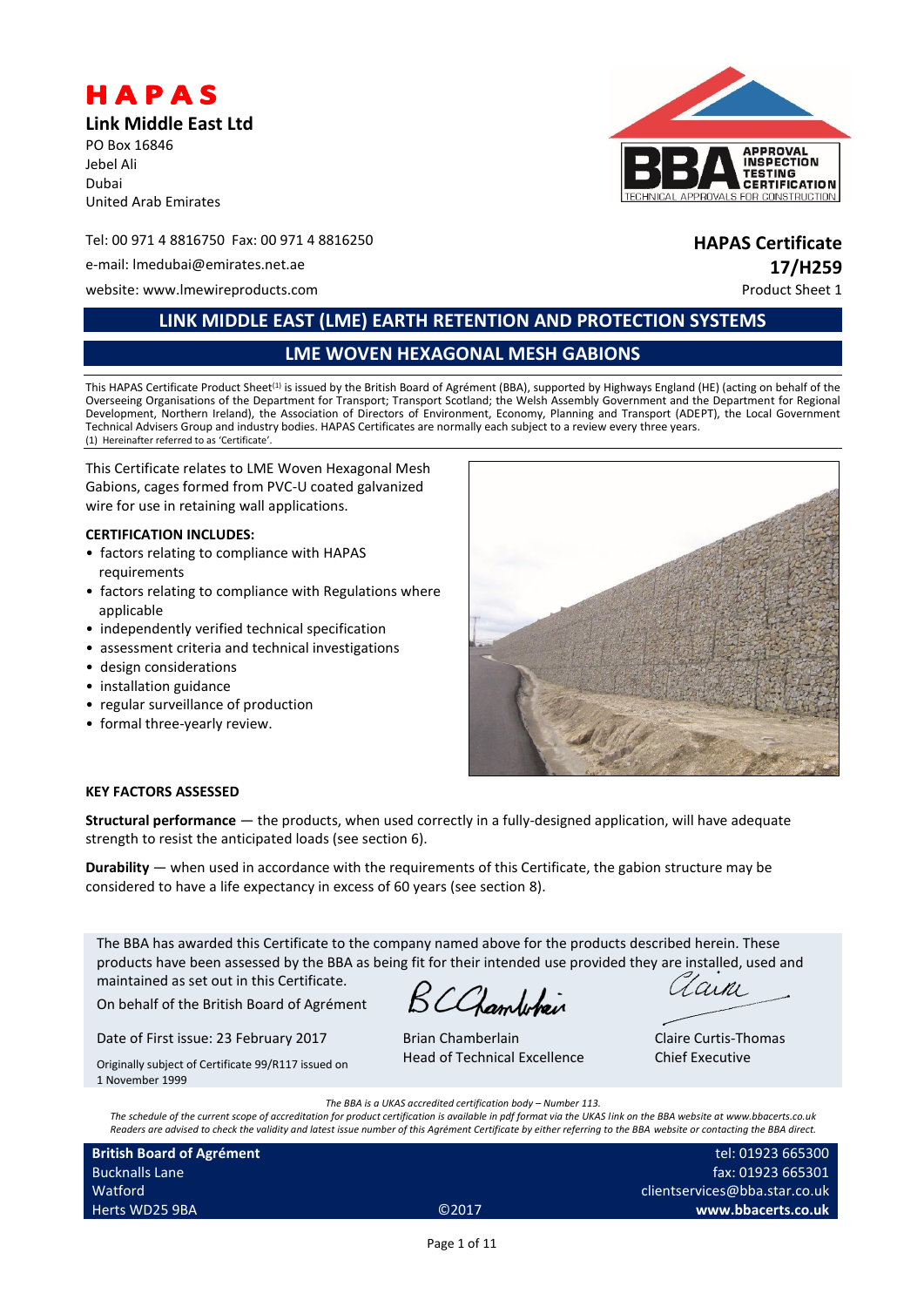#### **Requirements**

The Highways Technical Advisory Committee has agreed with the British Board of Agrément the aspects of performance to be used by the BBA in assessing LME Woven Hexagonal Mesh Gabions.

In the opinion of the BBA, LME Woven Hexagonal Mesh Gabions, when manufactured and installed in accordance with the provisions of this Certificate and the Department of the Environment, Transport and the Regions, Highways England (DETR, HE) *Standard HD22 Ground Investigations and Earthworks Procedure for Geotechnical Certification*, is suitable for use in embankments with an effective slope angle of up to 70°.

The design, materials specification and construction methods adopted must be in accordance with the DETR, HE Advice Note HA 68/94 and/or BS 8006-1 : 2010, IAN 124/11 and the *Manual of Contract Documents for Highway Works* (MCHW)(2) , Volume 1 *Specification for Highway Works* (SHW).

(1) The DMRB is operated by the Overseeing Organisations: Highways England (HE), Transport Scotland, the Welsh Assembly Government and the Department for Regional Development (Northern Ireland).

(2) The MCHW is operated by the Overseeing Organisations: Highways England (HE), Transport Scotland, the Welsh Assembly Government and the Department for Regional Development (Northern Ireland).

#### **Regulations**

# **Construction (Design and Management) Regulations 2015 Construction (Design and Management) Regulations (Northern Ireland) 2016**

Information in this Certificate may assist the client, designer (including Principal Designer) and contractor (including Principal Contractor) to address their obligations under these Regulations.

See sections: 3 *Delivery and site handling* (3.1 and 3.4) and 11 *Procedure* (11.14) of this Certificate.

#### **Technical Specification**

#### **1 Description**

1.1 LME Woven Hexagonal Mesh Gabions are cages formed from hexagonal galvanized woven steel wire mesh, laced together and filled with selected granular material (stone) (see section 4.2).

1.2 The hexagonal steel wire mesh is protected with PVC-U<sup>(1)</sup> polymer coating onto galvanized Zinc or Galfan (95Zn+5Al) coated wire.

(1) PVC-U coating in accordance with BS EN 10245-2 : 2011.

1.3 The nominal dimensions<sup> $(1)$ </sup> of standard gabions are:

- height (m) 0.50 or 1.0
- length (m) 1.0, 1.5, 2.0, 3.0, 4.0 or 5.0
- depth (m) 1.0 or 2.0.

(1) Tolerances on sizes are in accordance with BS EN 10223-3 : 2013.

1.4 Details of mesh dimensions, the wire used for the range of standard mesh/wire combinations and the associated lacing wire required for on-site fabrication are given in Table 1 and Figure 1.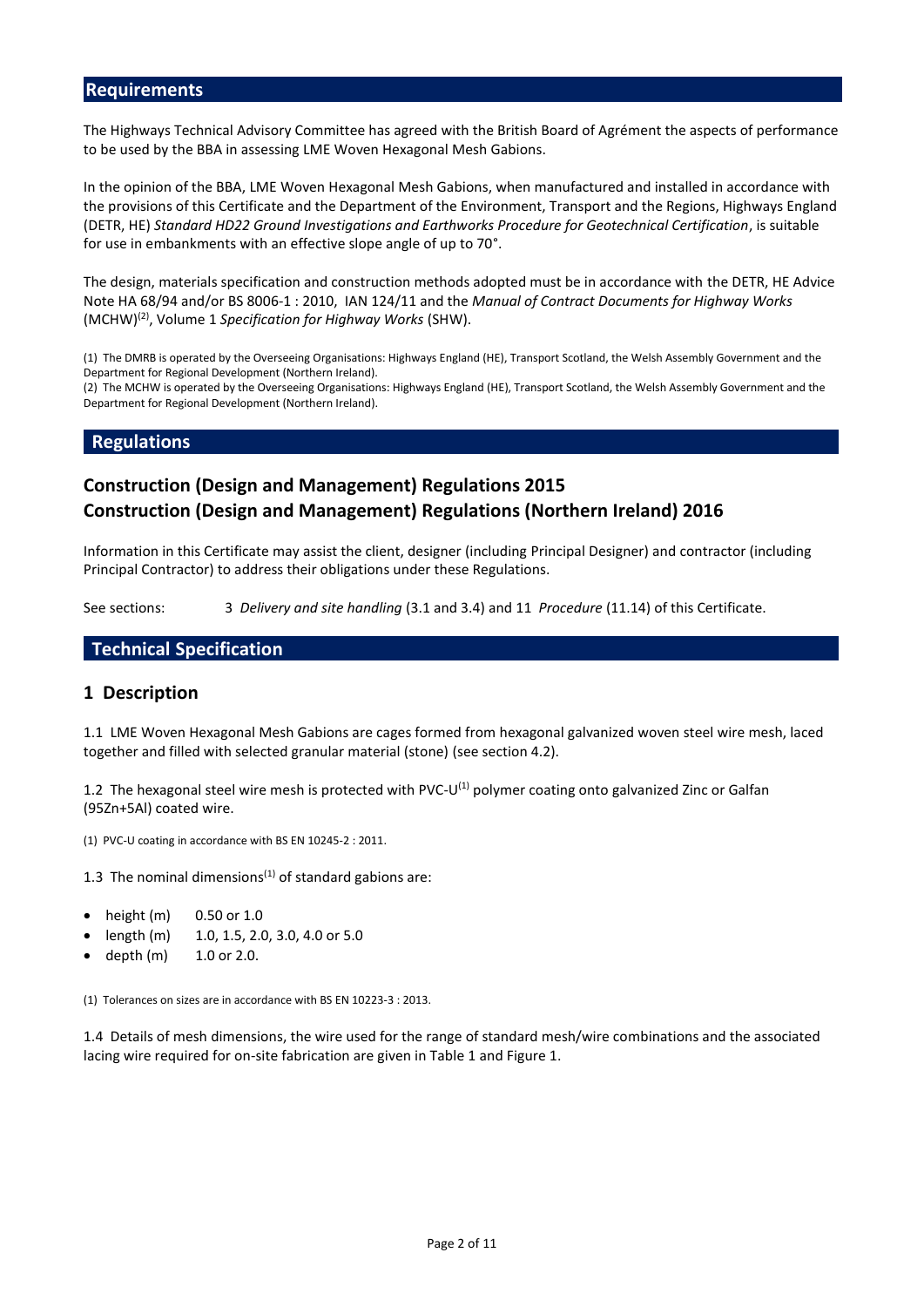#### *Table 1 Standard mesh and wire sizes*

| Mesh dimension $(1)$         | Wire diameter $(2)$ (mm) |            |             |            |             |            |  |
|------------------------------|--------------------------|------------|-------------|------------|-------------|------------|--|
| $X \times Y$ (mm)            | <b>Mesh</b>              |            | Selvedge    |            | Lacing      |            |  |
|                              | Galvanized/              | <b>PVC</b> | Galvanized/ | <b>PVC</b> | Galvanized/ | <b>PVC</b> |  |
|                              | Galfan                   |            | Galfan      |            | Galfan      |            |  |
| 60 x 80                      | 2.0                      | 3.0        | 2.4         | 3.4        | 2.2         | 3.2        |  |
| 60 x 80                      | 2.2                      | 3.2        | 2.7         | 3.7        | 2.4         | 3.4        |  |
| 60 x 80, 80 x 100            | 2.4                      | 3.4        | 3.0         | 4.0        |             |            |  |
| 60 x 80, 80 x 100, 100 x 120 | 2.7                      | 3.7        | 3.4         | 4.4        |             |            |  |
| 80 x 100, 100 x 120          | 3.0                      | 4.0        | 3.9         | 4.9        |             |            |  |
| 100 x 120                    | 3.4                      | 4.4        | 4.4         | 5.4        |             |            |  |

(1) See Figure 1.

(2) To BS EN 10218-2 : 2012, tolerances class T1.

*Figure 1 Details of gabion mesh*



1.5 The wire used for the mesh is generally to BS EN 10218-1 : 2012, BS EN 10218-2 : 2012 and BS EN 10223-3 : 2013, with an ultimate tensile strength in the range of 350 to 550 N $\cdot$ mm<sup>-2</sup>, and with a minimum elongation at fracture of 8% on a gauge length of 250 mm, and is drawn from rods complying with BS EN 16120-1 : 2011 and BS EN 16120-2 : 2011. The base steel wire is galvanized in accordance with BS EN 10244-2 : 2009 (Tables 1 and 2, Class A) prior to being PVC-U coated in accordance with BS EN 10245-1 : 2011 and BS EN 10245-2 : 2011. The minimum coating thickness for the various diameters is given in Table 2. Different specifications are used for the selvedge wire, mesh and lacing coil (see Tables 1 and 2 and Figure 2).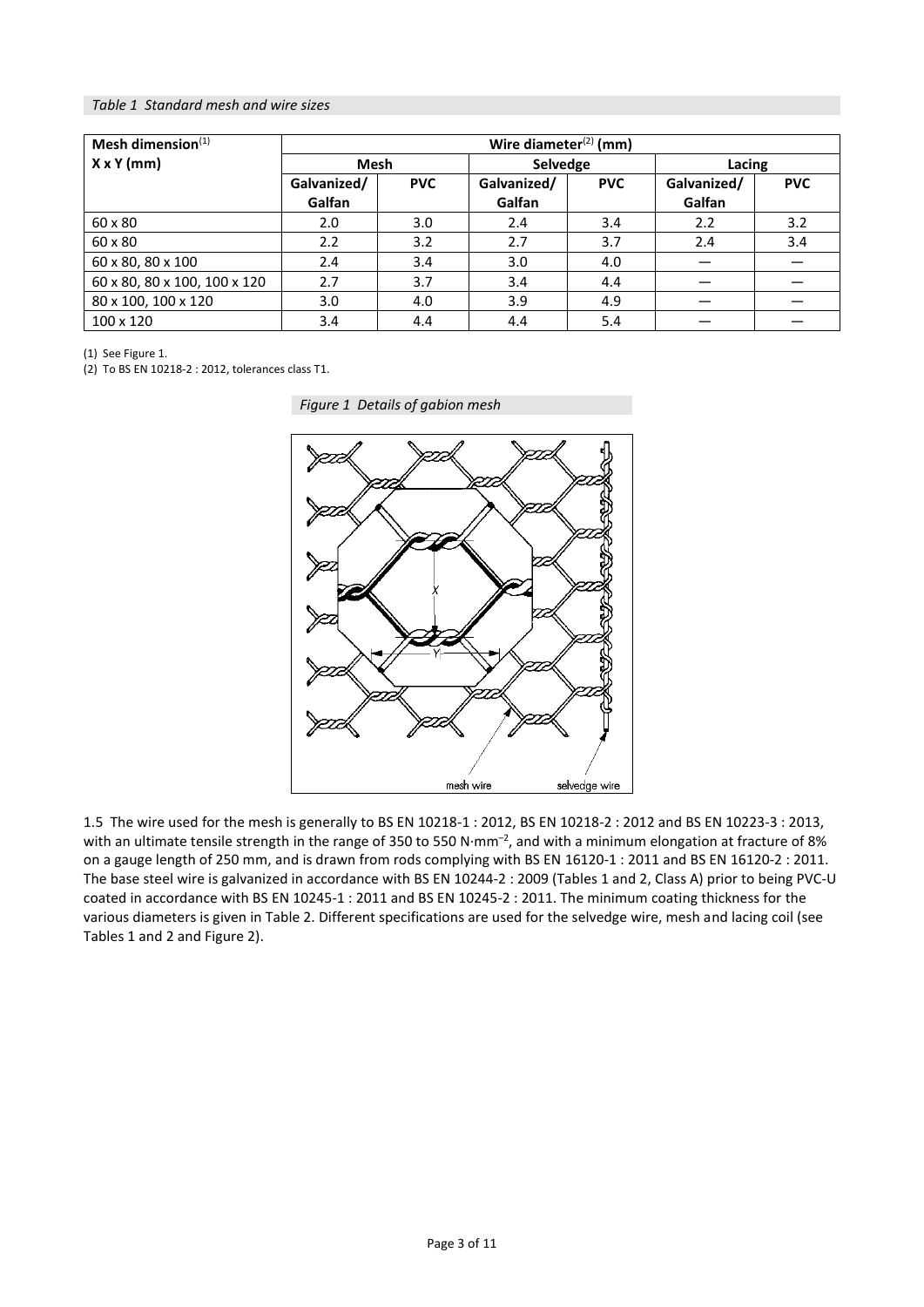*Table 2 Specifications for wire diameter, tolerances and coating mass*

| <b>Nominal core wire</b><br>diameter (mm) | Minimum overall<br>diameter of PVC-coated<br>$wire^{(1)}$ (mm) | Tolerance on core<br>diameter $(t_1)$ ( $\pm$ mm) | Minimum mass of<br>zinc/Galfan coating $(g\cdot m^{-2})$ |
|-------------------------------------------|----------------------------------------------------------------|---------------------------------------------------|----------------------------------------------------------|
| 2.0                                       | 3.0                                                            | 0.05                                              | 215                                                      |
| 2.2                                       | 3.2                                                            | 0.06                                              | 230                                                      |
| 2.4                                       | 3.4                                                            | 0.06                                              | 230                                                      |
| 2.7                                       | 3.7                                                            | 0.06                                              | 245                                                      |
| 3.0                                       | 4.0                                                            | 0.07                                              | 255                                                      |
| 3.4                                       | 4.4                                                            | 0.07                                              | 265                                                      |
| 3.9                                       | 4.9                                                            | 0.07                                              | 275                                                      |

(1) Including PVC coating.

*Figure 2 Details of gabion construction*



1.5 Steel lifting frames, with the appropriate number of slings/chains attached, are available and must be used to install pre-filled gabions (see section 10.14).

# **2 Manufacture**

2.1 Galvanized wire and PVC-U coated wire are manufactured by the Certificate holder or bought in to the specification defined by Link Middle East.

2.2 Factory production control includes checking the Mill Certificate against the agreed specification, visual and dimensional checks on the incoming wire coil, checks on the thickness of the zinc coating and thickness of the plastic coating as appropriate, and dimensional checks on the woven mesh.

2.3 As part of the assessment and ongoing surveillance of product quality, the BBA has:

- agreed with the manufacturer the quality control procedures and product testing to be undertaken
- assessed and agreed the quality control operated over batches of incoming materials
- monitored the production process and verified that it is in accordance with the documented process
- evaluated the process for management of nonconformities
- checked that equipment has been properly tested and calibrated
- undertaken to carry out the above measures on a regular basis through a surveillance process, to verify that the specifications and quality control being operated by the manufacturer are being maintained.

2.4 The products are manufactured by the Certificate holder and marketed in the UK by Cerana Ltd (trading as Enviromesh), with the registered address at 83 Ducie Street, Manchester, M1 2JQ, and the trading office at Garner Street Business Park, Etruria, Stoke-on-Trent, Staffordshire, ST4 7BH, tel: 0845 1360101, email: enquiries@enviromenshgabions.co.uk, website: www.enviromeshgabions.co.uk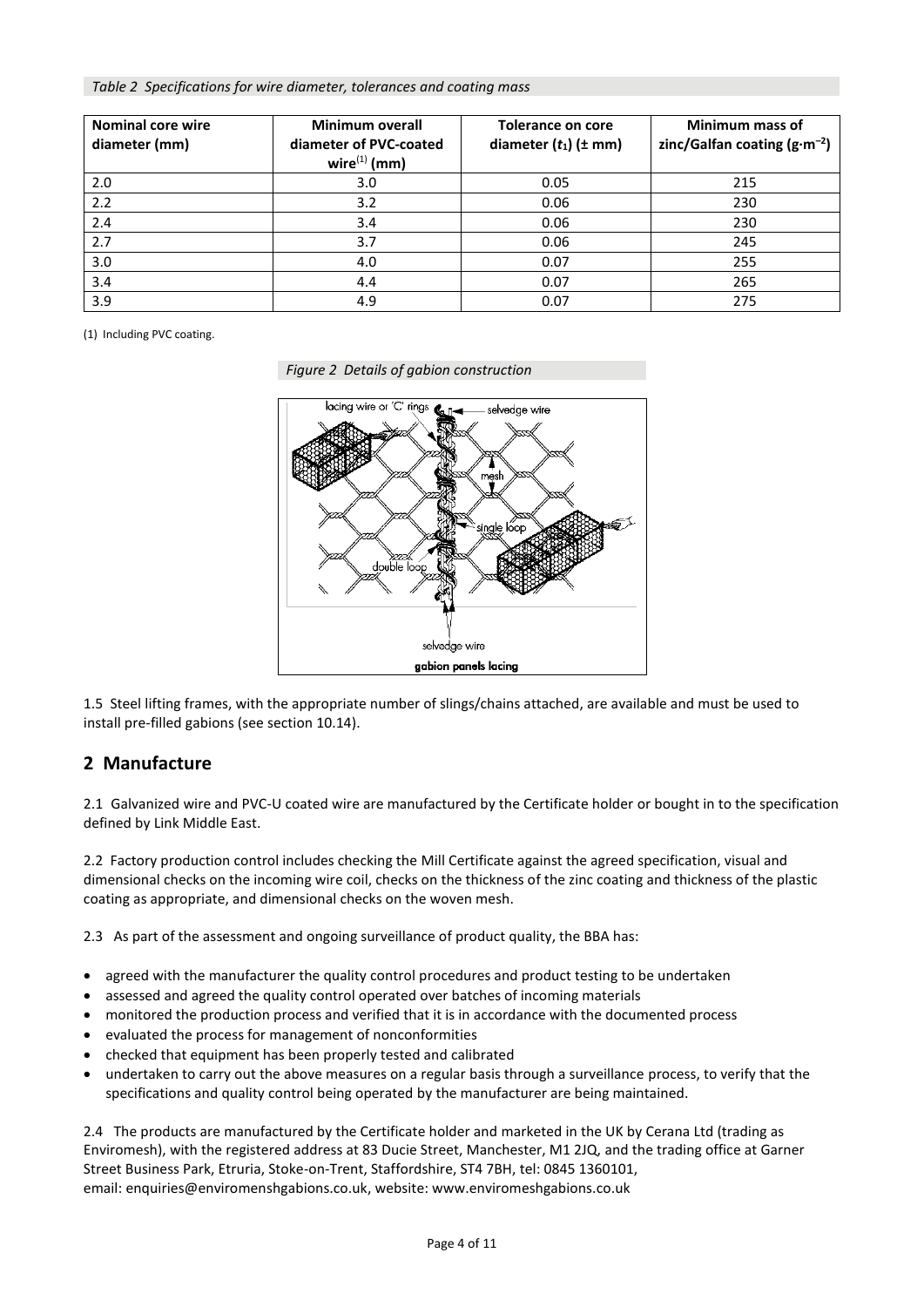# **3 Delivery and site handling**

3.1 The products are delivered to site in bales of one or more bundles, with each bundle consisting of 1 to 45 gabion boxes weighing up to a maximum of 1000 kg. The bundles of boxes are strapped together to form a bale, which has a maximum height of 2 m and maximum weight of between 2.5 and 3.5 tonnes.

3.2 The products should be stored in the open, but away from site traffic to avoid the risk of accidental damage, and should remain packaged until required.

3.3 A label bearing the BBA Certificate number, Certificate holder's name, batch number and product code is attached to each bundle.

3.4 Gloves must be worn and bundles should be handled with due care to avoid damage to the coatings. Individual cages can be manhandled.

# **Assessment and Technical Investigations**

The following is a summary of the assessment and technical investigations carried out on LME Woven Hexagonal Mesh Gabions.

# **Design Considerations**

#### **4 General**

4.1 LME Woven Hexagonal Mesh Gabions comply with the requirements of the MCHW, Volume 1, clause 626, and therefore are satisfactory for use as described in the *Requirements* section of this Certificate.

4.2 Selected granular material (as detailed in the MCHW, Volume 1, Series 600, Table 6/1, Class 6G) must be used to fill the gabions. The fill material should be of hard durable stone such as quarried or naturally-occurring rounded stone. The maximum and minimum particle size must comply with the MCHW, Volume 1, Clause 626.5.

4.3 The design of gabion structures should be based on the principle of mass earth-retaining walls.

4.4 The density of filled mattresses should be taken as 60% of the density of the solid material. A higher value may be appropriate in certain circumstances but this will be the responsibility of the consulting engineer, who must ensure that the design value is achieved on site.

4.5 Gabion walls can be constructed with a minimum radius of curvature of 25 m on plan without modification of the gabion structure.

4.6 Placing the external layer of stone by hand can give a better appearance to the completed wall without affecting the strength of the gabion structure.

# **5 Practicability of installation**

The products are designed to be installed by a competent civil engineering or building contractor experienced with these types of products, and are installed easily under normal site conditions.

# **6 Structural performance**

6.1 The design of the gabion structures should be carried out by a suitably-qualified engineer.

6.2 The mesh has adequate strength to resist all loads associated with handling and positioning. Care must be taken when installing pre-filled gabions (see sections 11.12 to 11.14).

6.3 Correctly laced gabions will remain in position and adequately sustain the load associated with placing the stone infill.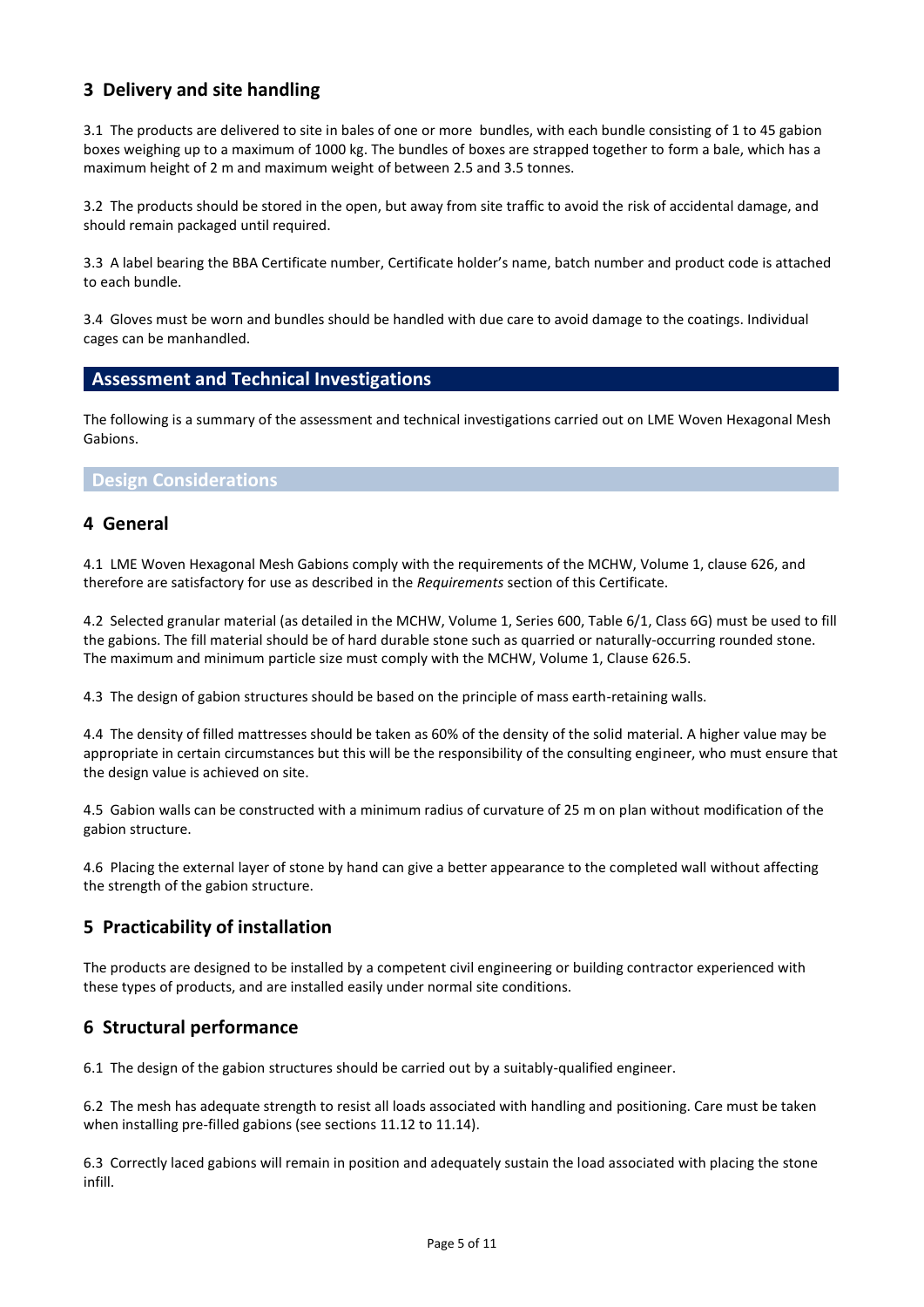6.4 Gabion walls are permeable and will not permit hydrostatic pressure to build up behind the wall. Gabion structures are not normally designed to withstand hydrostatic pressure.

6.5 Where cohesive material, such as clay, is retained, water movement may cause it to exude into the gabion structure and block the passage of water. To reduce the risk of a build-up of hydrostatic pressure in these conditions, it may be necessary to provide additional granular layers behind the gabion structure to allow water to drain away.

6.6 The lifting frames and slings must have adequate strength for lifting and positioning the gabions.

# **7 Maintenance and repair**

Routine maintenance is not normally required. However, any damage to the PVC-U mesh coating and exposing of the steel can be repaired by securing additional or replacement mesh as required.

# **8 Durability**

8.1 The life of a gabion structure is dependent on the quality of the mesh, the durability of the stone and, in the longer term, the stability of the consolidated mass of the infill material.

8.2 The PVC-U coated galvanized steel wire will not be affected by the chemicals normally encountered in earthretaining structures.

8.3 Some local damage may occur to the PVC-U coating during installation and in exposed areas, and may lead to corrosion of the mesh. Site evidence and test data indicate that such damage will remain local and will not cause sequential corrosion underneath the intact adjacent area of mesh. The design of the wire mesh, and the fact that the strength of the mesh is not taken into account in the design of the structure as a whole, indicate that this local damage will not affect the integrity of the structure.

8.4 A gabion wall is a mass earth-retaining structure, and settlement may occur under the action of its self-weight. The movement associated with this will gradually increase the density of the structure and cause a reduction in the volume of voids. Additional settlement may occur when gabions are founded on weak soils.

8.5 Gabion walls will permit the growth of vegetation which will contribute to the integrity of the structure and to maintaining a natural appearance.

8.6 The design life of a gabion structure constructed in accordance with this Certificate, with suitable stone infill and adequate maintenance (see section 7), will be in excess of the 60 years required by HE.

# **9 Reuse and recyclability**

The products are manufactured from PVC-U coated galvanized or galfan wire, which can be recycled.

# **Installation**

# **10 General**

Installation of LME Woven Hexagonal Mesh Gabions must be in accordance with this Certificate and the Certificate holder's installation instructions.

# **11 Procedure**

#### **In-situ filled gabion boxes**

11.1 Gabion boxes are opened and folded on a hard surface, pressing out any unwanted creases.

- 11.2 Front and rear sides, ends and diaphragms are lifted into position to form a box shape (see Figure 3a).
- 11.3 Top corners are secured with thick selvedge wire.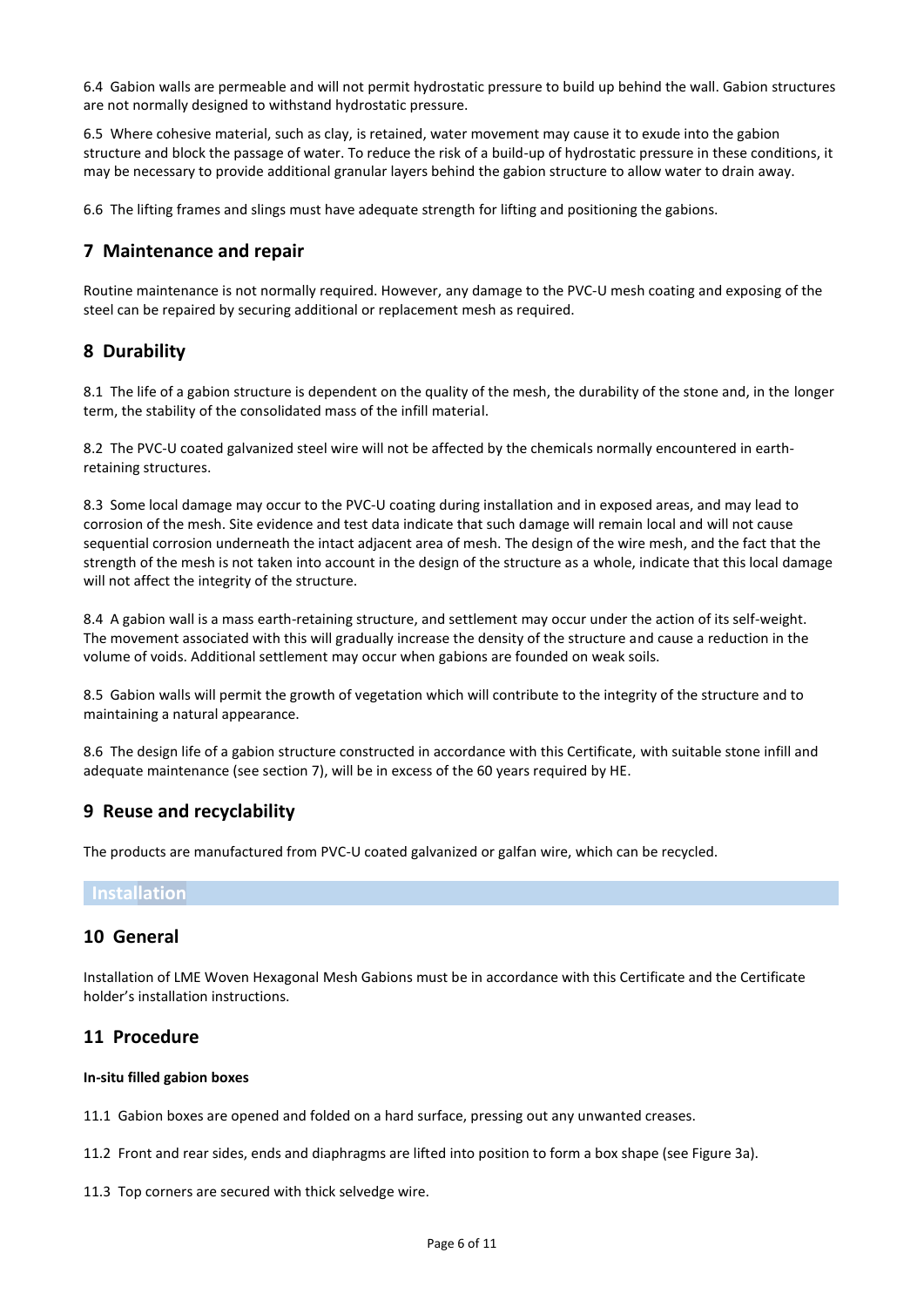11.4 The edges are laced together, starting from the top corner, in a continuous operation using alternate single and double twists at intervals of one mesh length. The ends of the lacing wire are secured at each corner with triple loops and turned into the gabions (see Figure 3b). Individual ties of lacing wire must not be used.

11.5 The initial layer of gabions should be placed on a flat surface.

11.6 A number of empty gabion boxes may be placed in position and secured together with lacing wire or 'C' rings using the method described in section 11.4.

11.7 The end gabion is partly filled with suitable stone to form an end anchor, and bracing wires are fixed at 500 mm intervals to prevent the front side from bulging (see Figure 3c). The gabions are tensioned by applying a load to the end remote from the anchor gabion, ensuring that the load is distributed over the whole area of the last gabion (see Figure 3d).

11.8 One-metre high gabions should be filled to one-third height, braced, filled to two-thirds height and braced again. A 0.5 m-high gabion requires only one row of bracing at 250 mm height. The gabion is overfilled by approximately 50 mm to 75 mm to allow for settlement of the infill owing to self-weight.

11.9 The mesh lid is folded down, stretched into position and secured to the front, sides and diaphragms.

11.10 The remaining row of gabions may be filled sequentially as shown in Figure 3e.

11.11 It is essential that each gabion box is properly secured to adjacent gabion boxes above, below and on each side (see Figure 3f).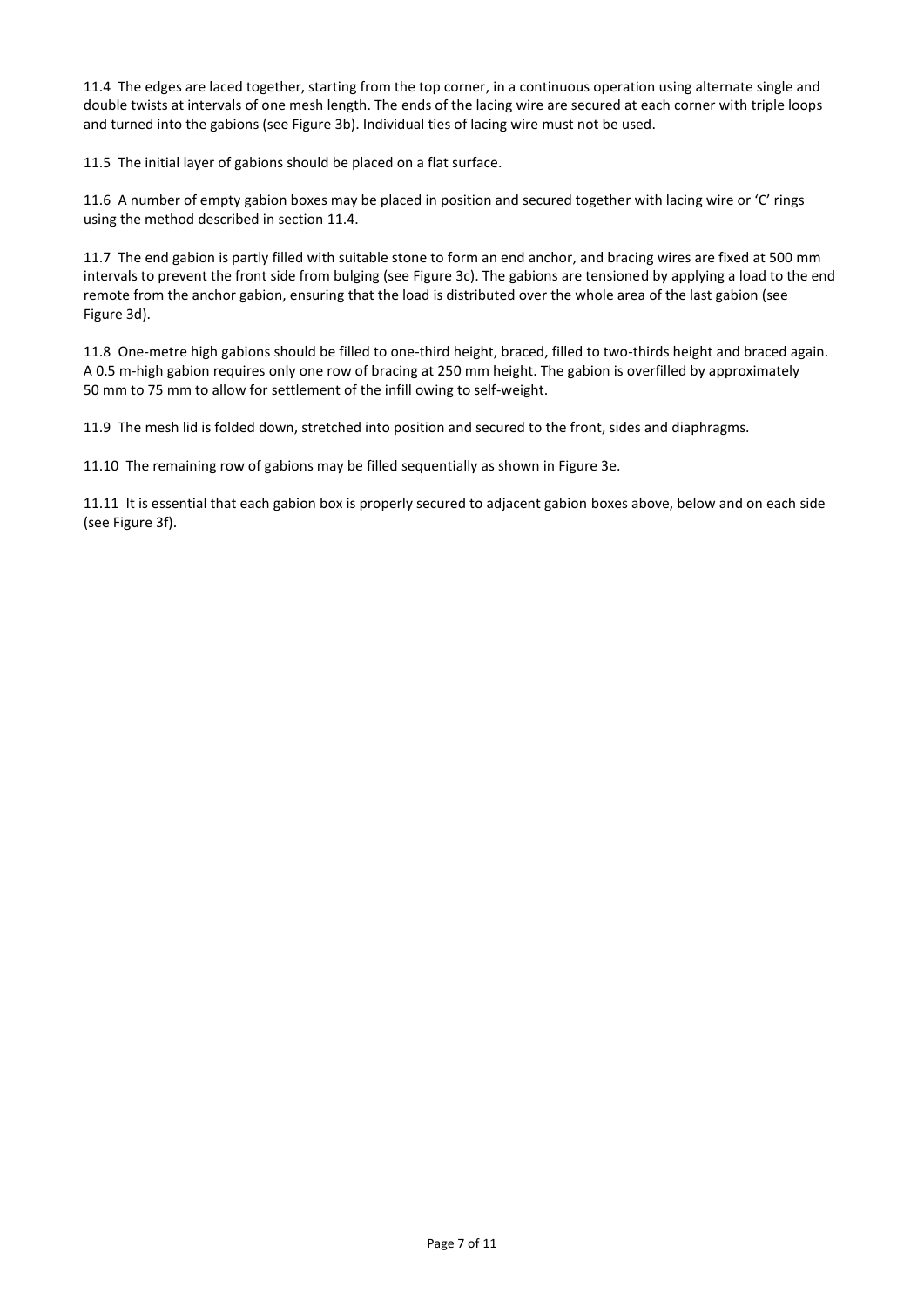

#### **Pre-filled gabion boxes**

11.12 Gabion boxes are constructed as described in sections 11.1 to 11.4, 11.8 and 11.9. However, it is advantageous to construct a slightly oversize frame within which the empty unit can be stretched taut (see Figure 4a).

11.13 After filling, the horizontal top edges are stiffened, if required, using reinforcing bars, typically 20 mm in diameter, to maintain shape during lifting. Bars should be removed after placement (see Figure 4b).

11.14 Purpose-made lifting frames and slings must be used for lifting filled units which weigh up to 1.8 tonnes per cubic metre.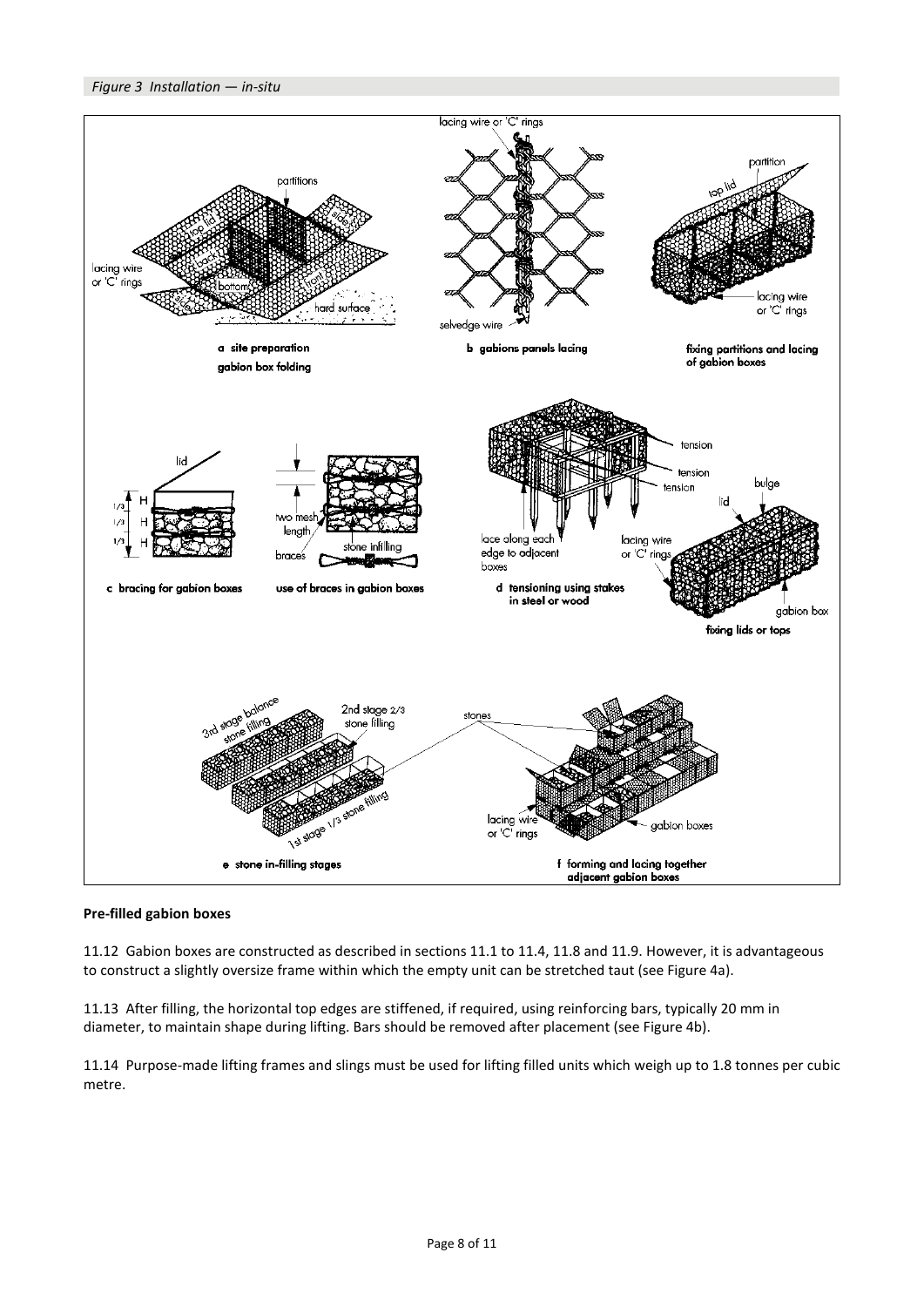#### *Figure 4 Installation — pre-filled*



# **Technical Investigations**

# **12 Investigations**

12.1 An assessment of data was carried out to determine:

- dimensional accuracy
- tensile strength
- quality of galvanized/galfan coating
- the effect of tolerances
- strength or wire, mesh and filled gabions
- quality of materials
- quality of organic coating
- ease of assembly
- compliance with HE specification, clause 626
- design procedures
- strength of the lifting frame
- durability
- effect of site damage.

12.2 Site visits were carried out to assess the practicability, ease of handling and installation under various site conditions.

12.3 The manufacturing process was evaluated, including the methods adopted for quality control, and details were obtained of the quality and composition of the materials used.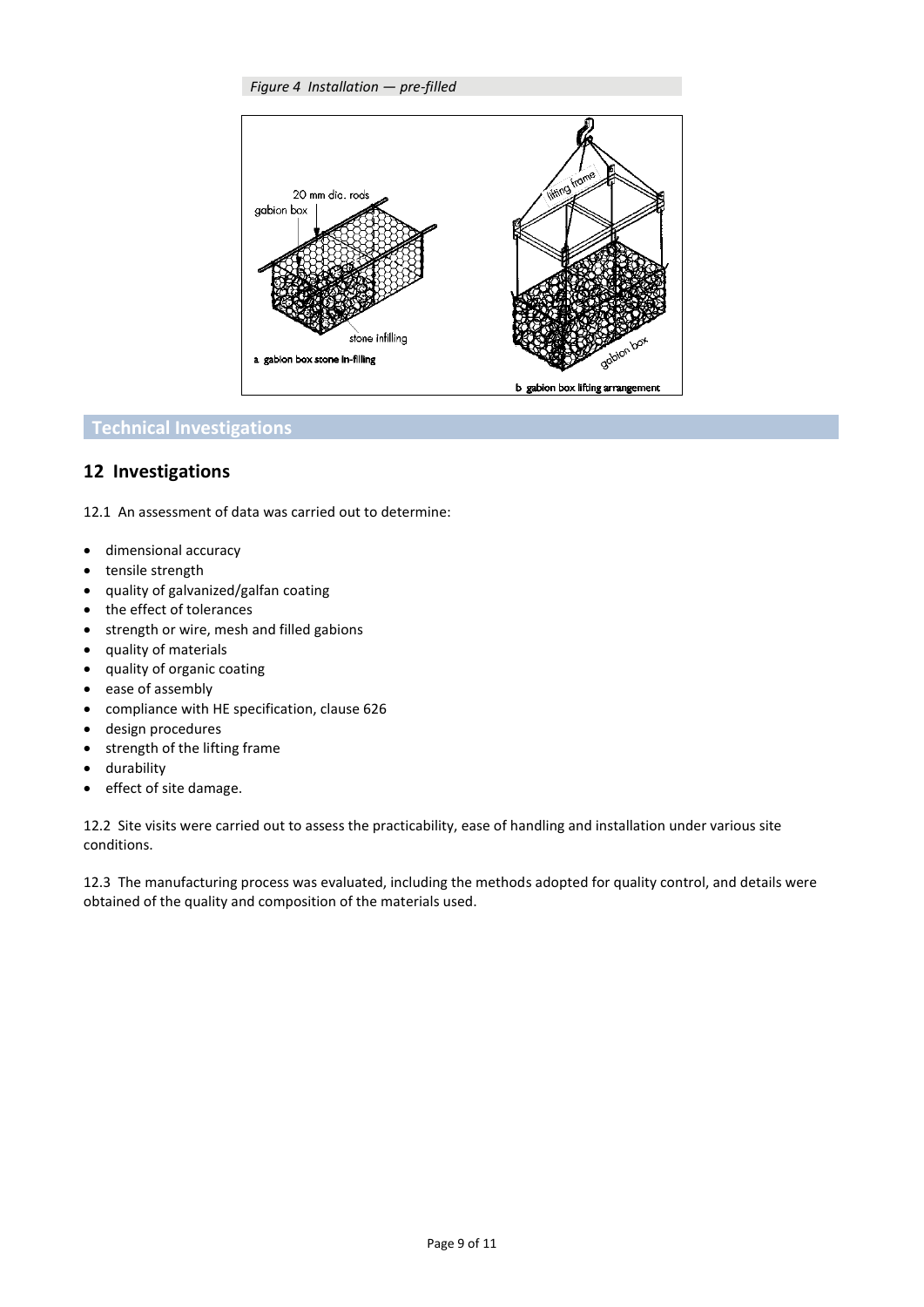#### **Bibliography**

BS 8006-1 : 2010 *Code of practice for strengthened/reinforced soils and other fills*

BS EN 16120-1 : 2011 *Non-alloy steel rod for conversion to wire — General requirements* BS EN 16120-2 : 2011 *Non-alloy steel rod for conversion to wire— Specific requirements for general purpose wire rod*

BS EN 10218-1:2012 Steel wire and wire products- General- Test Methods

BS EN 10218-2 : 2012 *Steel wire and wire products — General — Wire dimensions and tolerances*

BS EN 10223-3 : 2013 *Steel wire and wire products for fences — Hexagonal steel wire netting for engineering purposes*

BS EN 10244-2 : 2009 *Steel wire and wire products — Non-ferrous metallic coatings on steel wire — Zinc or zinc alloy coatings*

BS EN 10245-1 : 2011 *Steel wire and wire products — Organic coatings — General rules*

BS EN 10245-2 : 2011 *Steel wire and wire products — Organic coatings on steel wire — PVC finished wire*

HA 68/94 Design Manual for Roads and Bridges Volume 4 : *Geotechnics and Drainage*, Section 1 : *Earthworks*, Part 4 : *Design Methods for the Reinforcement of Highway Slopes by Reinforced Soil and Soil Nailing Techniques*

IAN 124/11 *Use of Eurocodes for the design of highway structures*

Manual of Contract Documents for Highway Works, Volume 1 *Specification for Highway Works, August 1998 (as amended)*